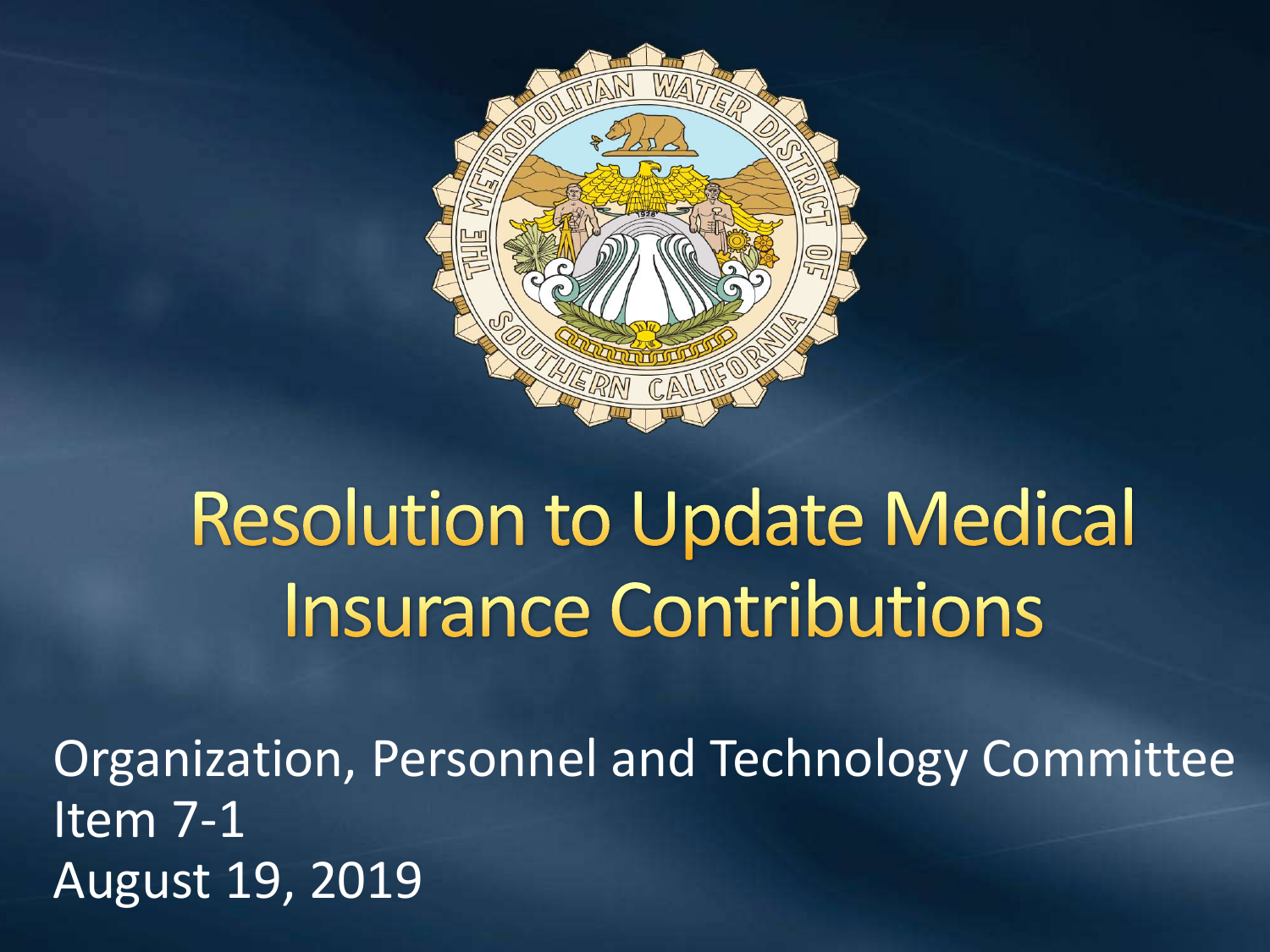

Board Approval of CalPERS Resolution for ۰ Medical Plan Contributions effective January 1, 2020.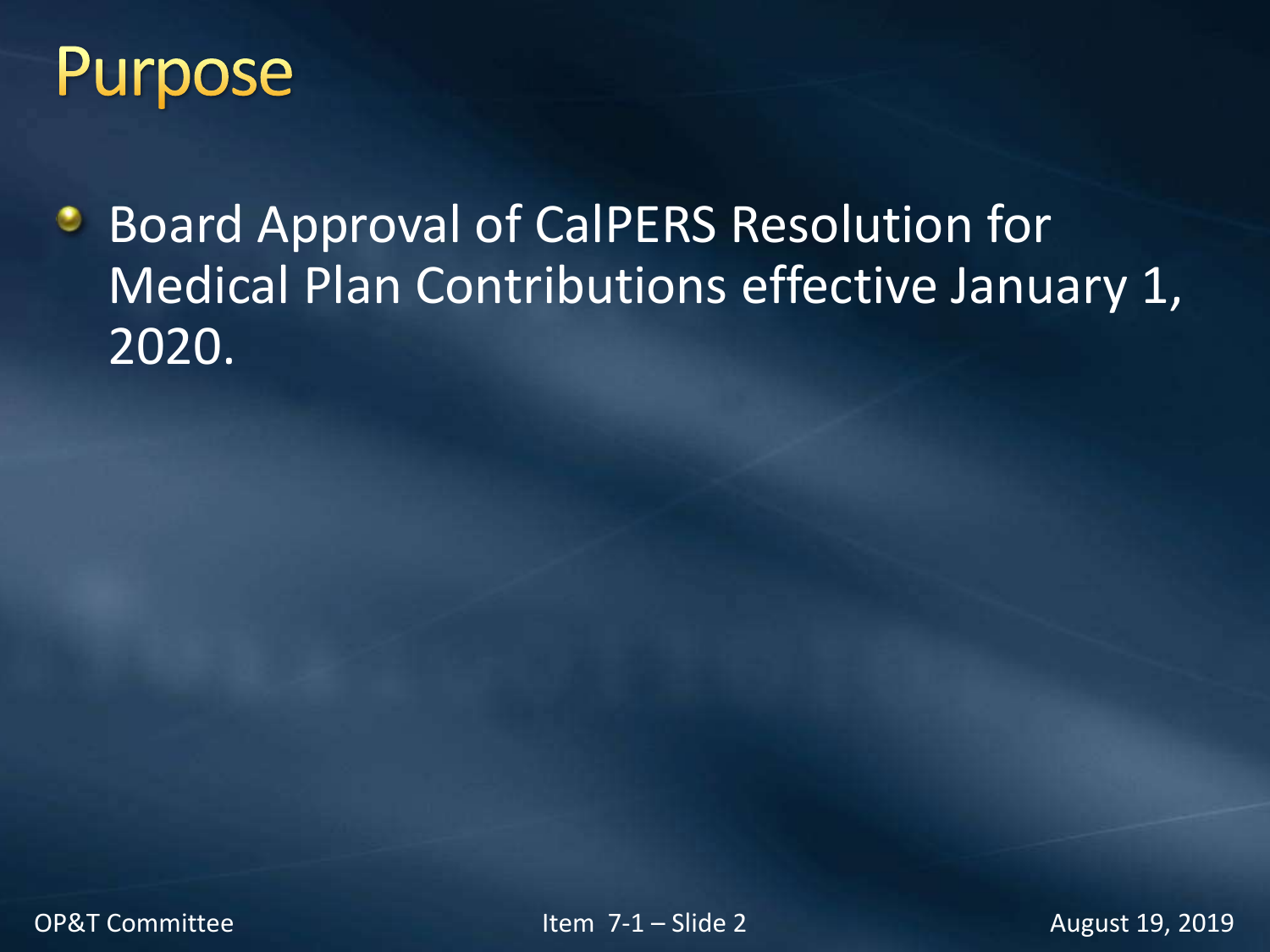# **Review of CalPERS Requirements**

- CalPERS adopts medical rates based on ٥ different regions throughout California and out of state.
- MWD must base its maximum contribution on one specific plan *in one region* to comply with its MOU language and CalPERS requirements.
- **Board must approve a new Resolution** whenever the maximum contribution or region changes.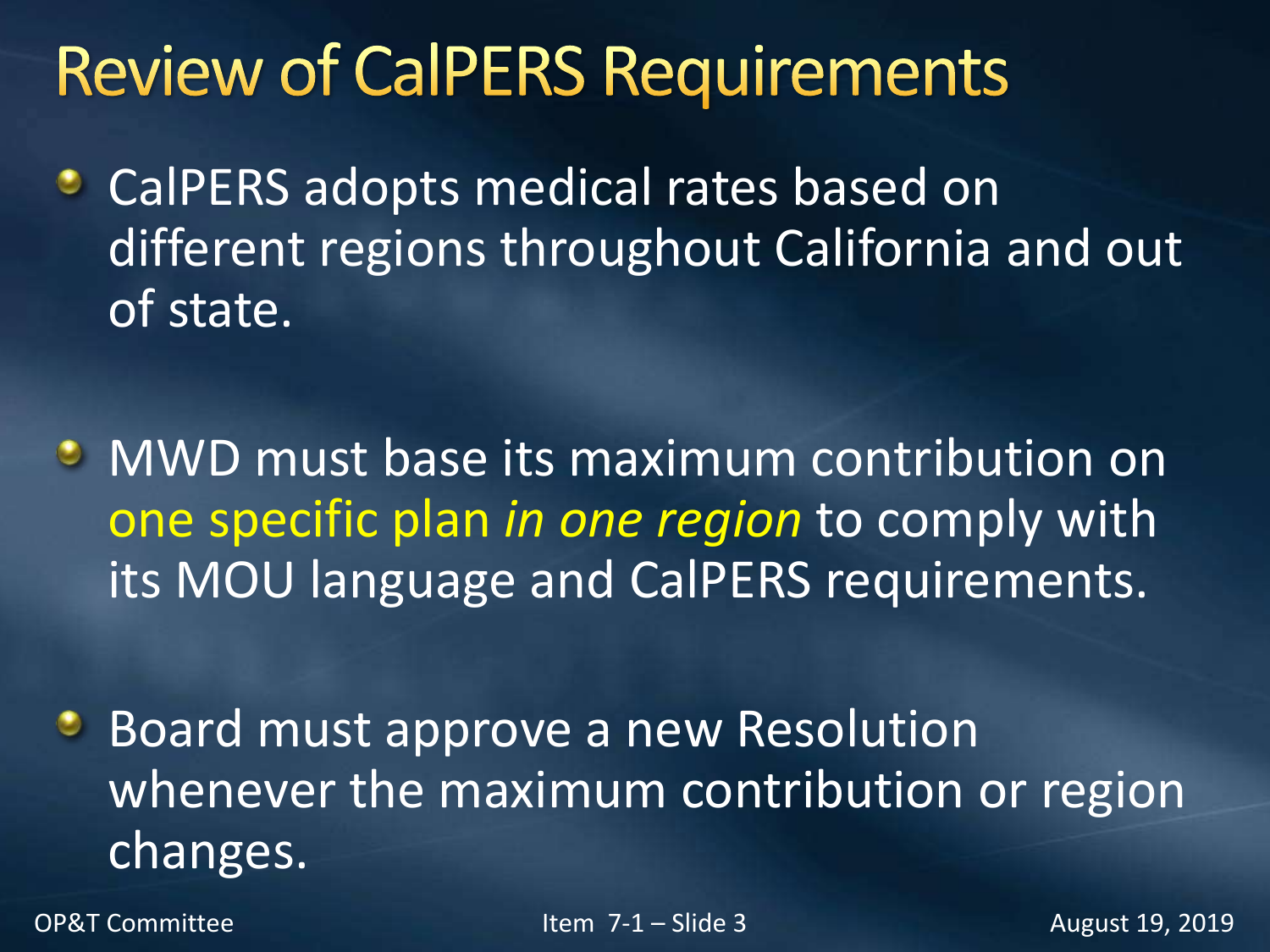# **Reason for change?**

- Current regional model consisted of six regions:
	- 1. Bay Area,
	- 2. Sacramento,
	- 3. Other Northern California,
	- 4. Other Southern California,
	- 5. Los Angeles, and
	- 6. Out of State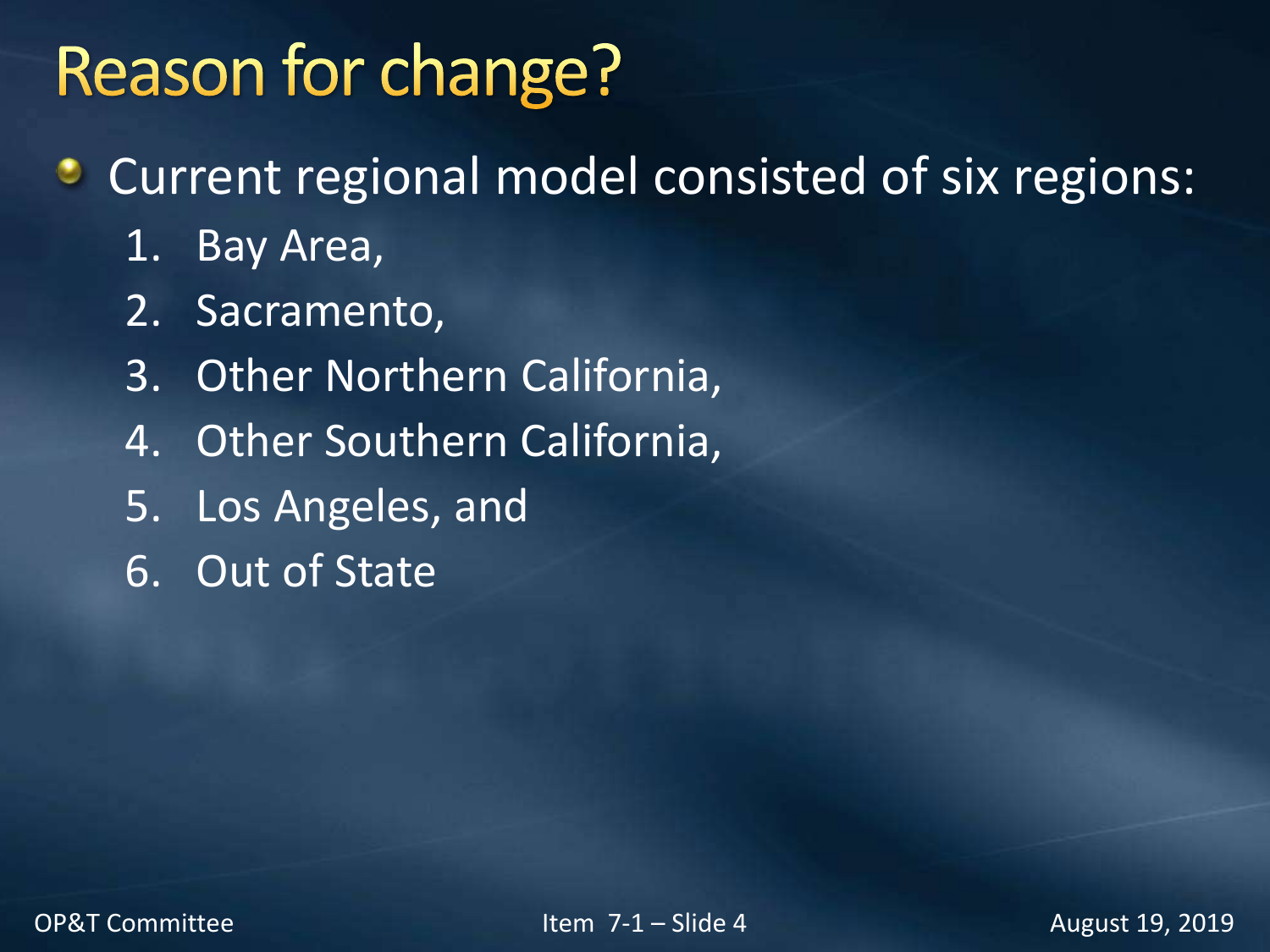# There Are Fewer "Regions" in 2020

- **43 Northern California counties combined into "Region 1"**
- **12 Southern California counties combined into "Region 2"**
- **Los Angeles, San Bernardino and Riverside** counties combined into **"Region 3"**

**"Out of State"** remains unchanged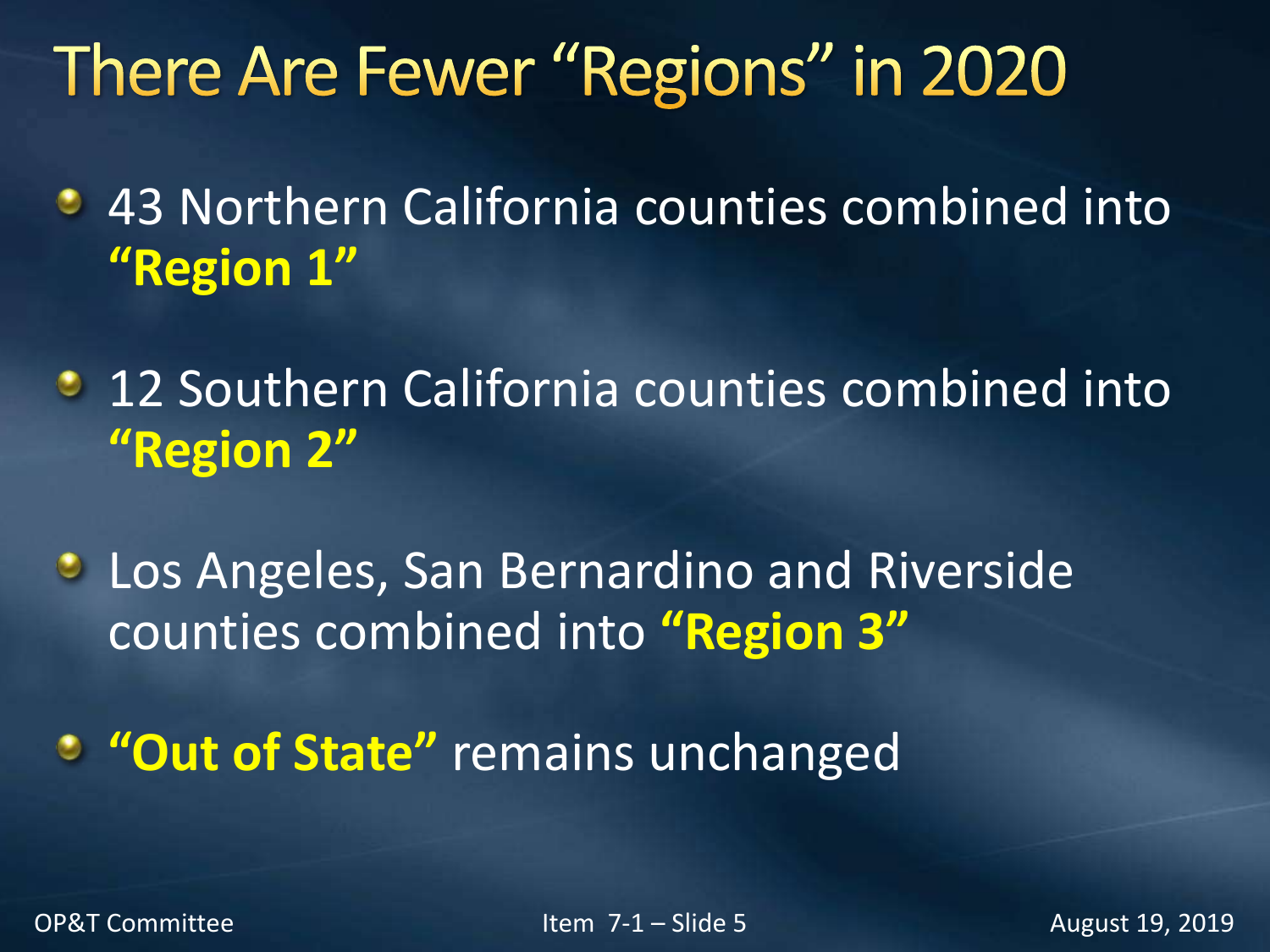## **What Do Our MOUs Require?**

- **MWD contributes up to highest cost HMO in** either Los Angeles or Other Southern California regions.
- **In 2019, this meant Anthem Traditional HMO,** Los Angeles Region

**In 2020, it means Anthem Traditional HMO, "Region 2"** (formerly Other Southern California)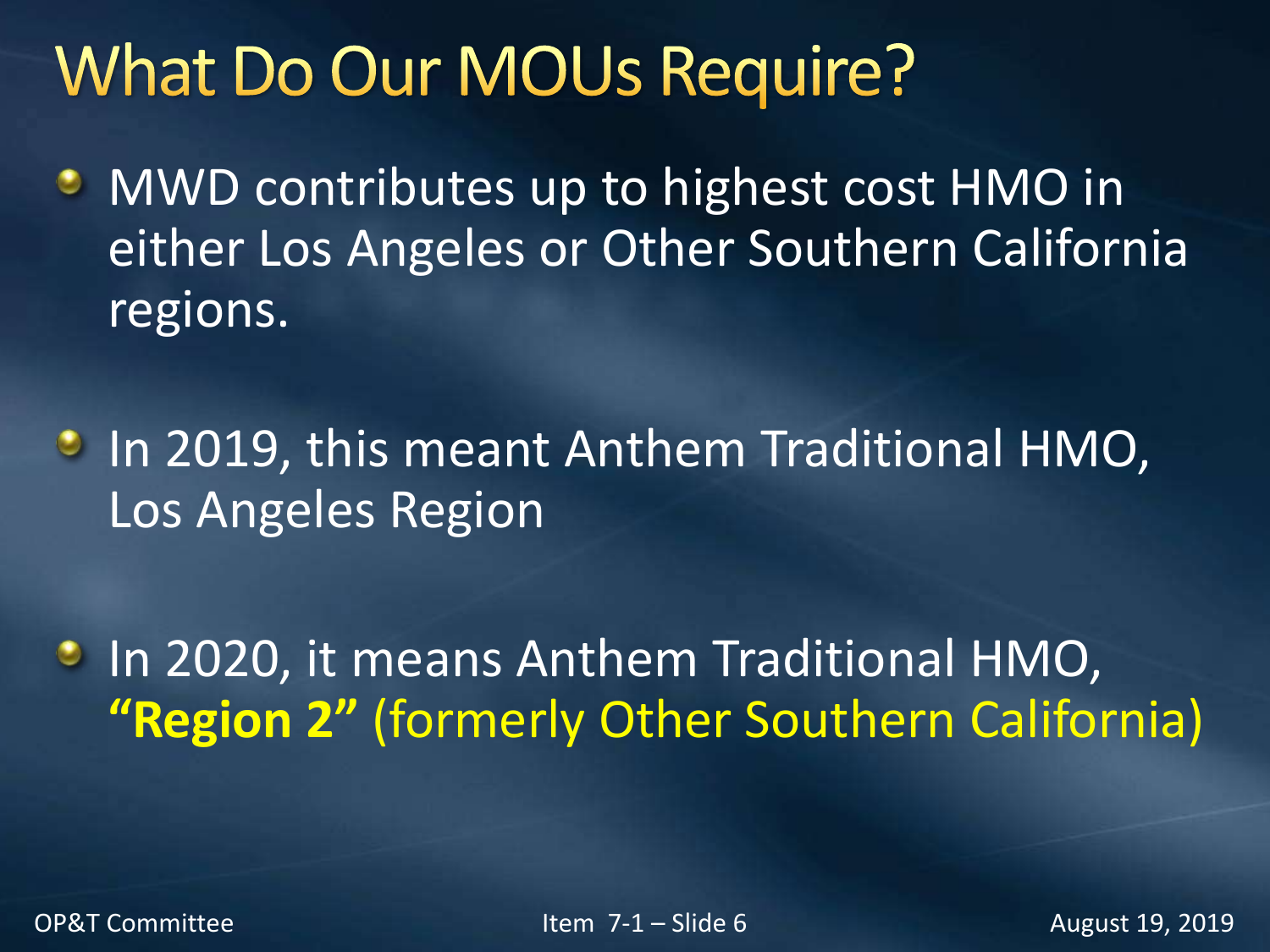# What's the Impact of New "Regions"?

- MOU language being revised to reflect new  $\bullet$ region designations
- **New regional structure lowers rates for many** plans
- **Employees and retirees have options for more** health plans **fully paid by MWD**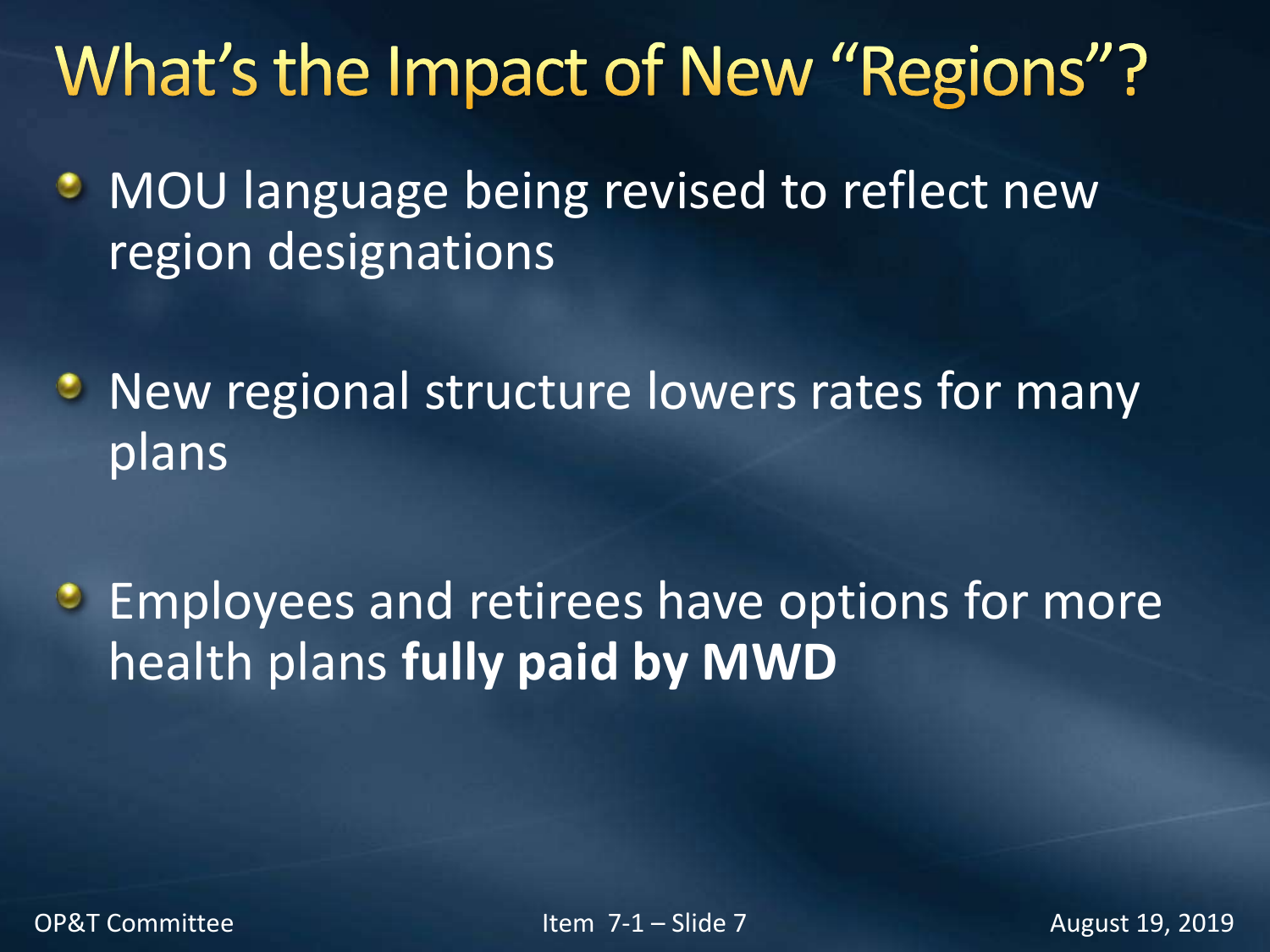#### Cost Impact?

MWD maximum *employer contribution* limits will increase by **3.5%** in 2020.

1-Party \$878 \$935 2-Party \$1,757 \$1,870 Family \$2,284 \$2,431

2019 2020 (New Resolution)

**B** Still, MWD is containing costs, as plans on average are increasing **4.7%** in 2020.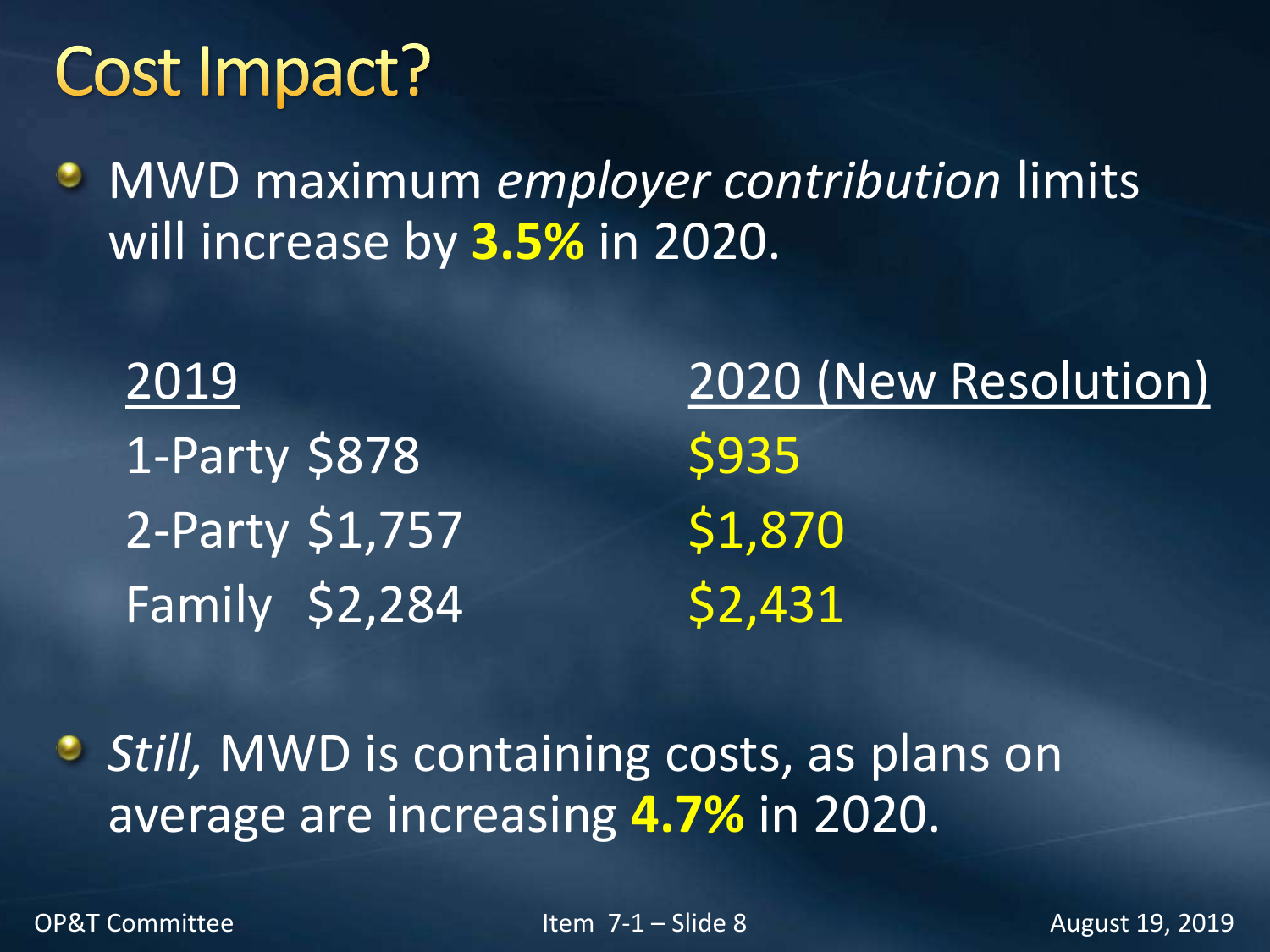# **Board Options**

Option #1 – Adopt Resolution to base MWD ٠ maximum medical contribution on Anthem Traditional HMO, Region 2

Fiscal Impact: None ۰

• Option #2 – Do not adopt resolution. MWD would be out of compliance with its MOUs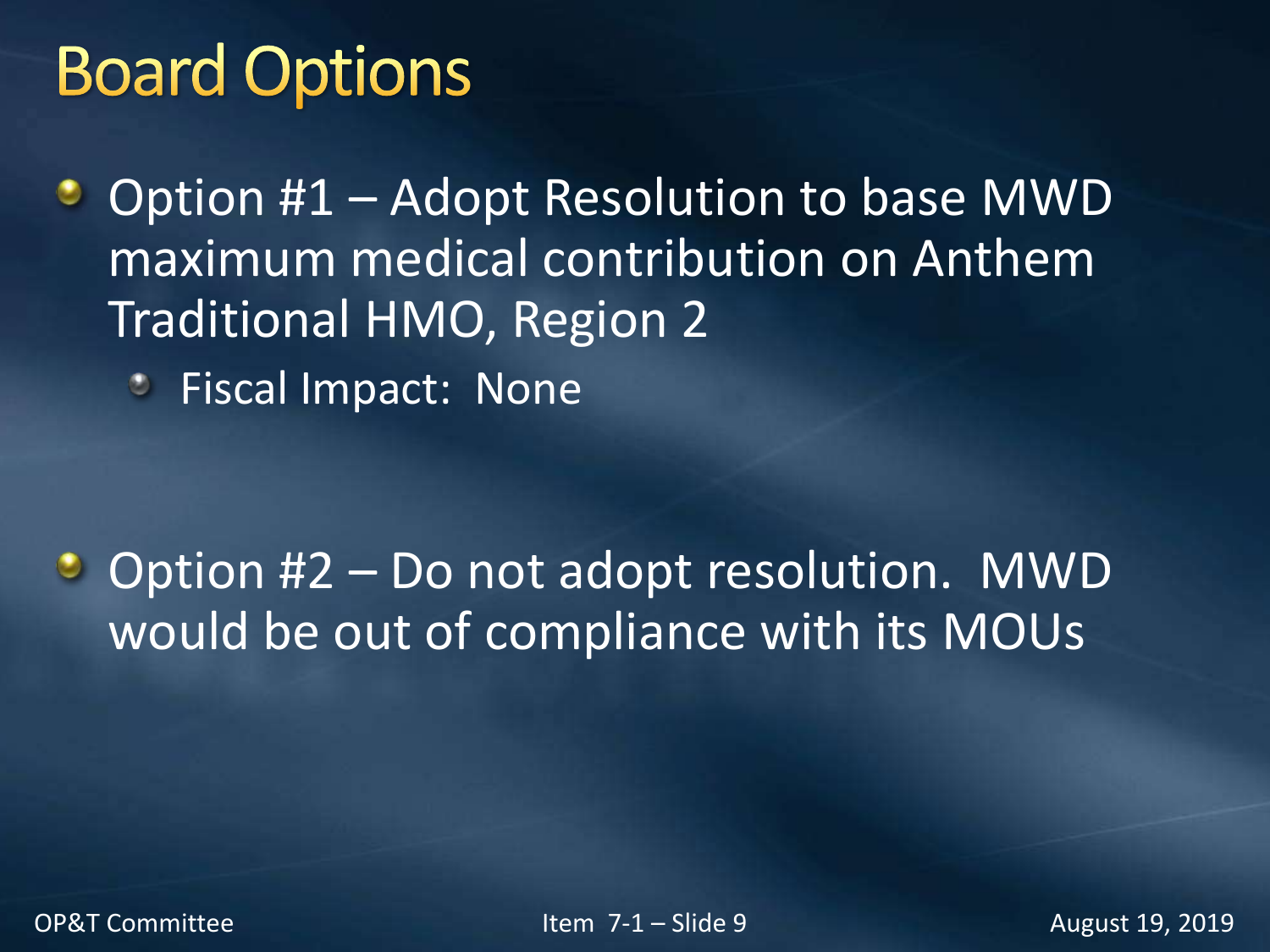# **Staff Recommendation**

#### **Option #1**